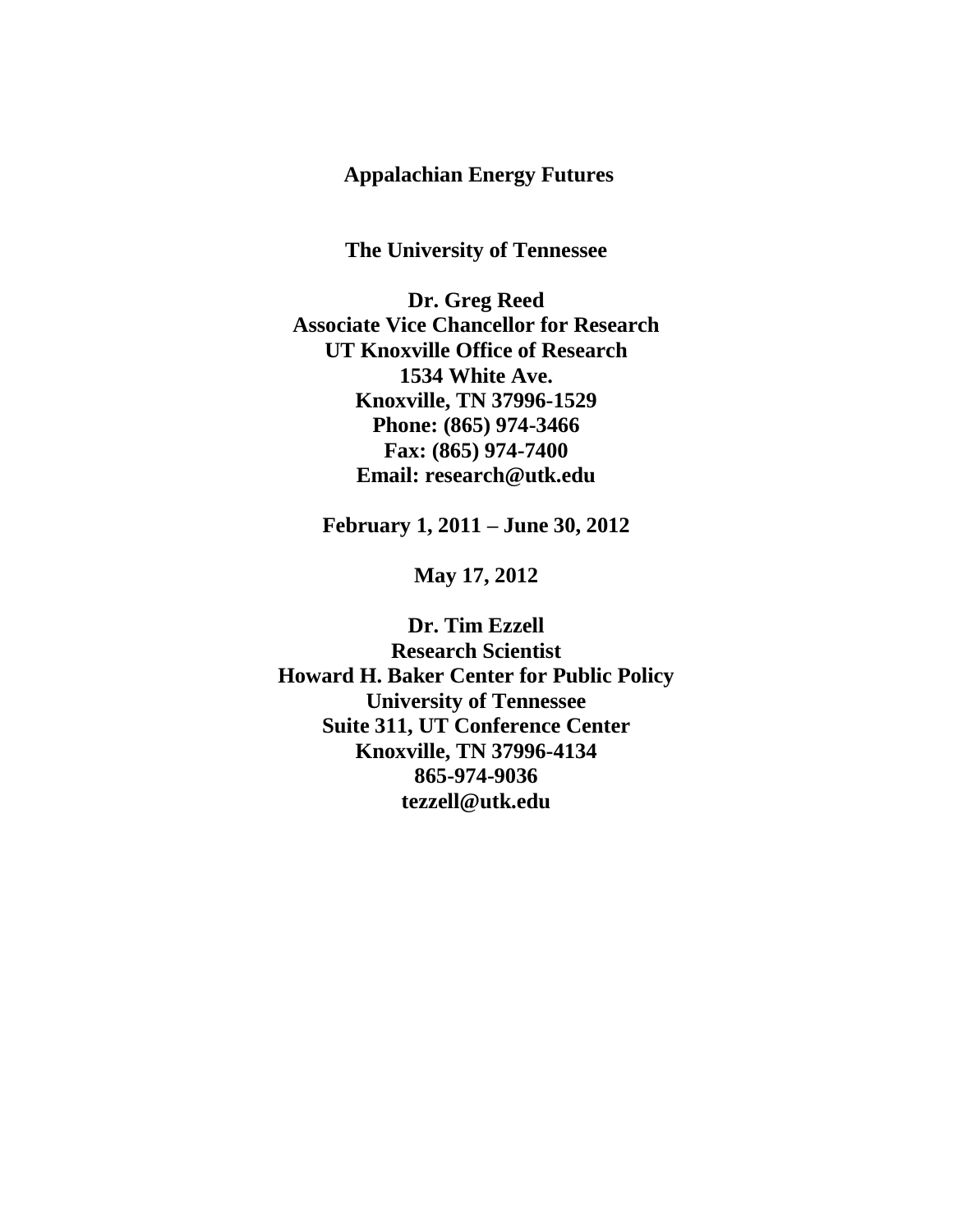# **Final Report Narrative**

|                                           | Name of Project: Appalachian Energy Futures Grant Period: February 1, 2011 – June 30, 2012 |
|-------------------------------------------|--------------------------------------------------------------------------------------------|
| Grantee Name: The University of Tennessee | Project Director: Dr. Tim Ezzell                                                           |

## **Description of Project:**

For the 2011 ATP project, students from the University of Tennessee explored the future of the Appalachian energy industry. As the region's coal resources decline and become more costly to extract, students felt it was necessary to create a new and more sustainable energy portfolio for the region. Students also sought to offset economic impacts and job losses that may result for the impending regional coal transition. Working with three representative case study communities from the region, the students developed a number of proposed polices to create economic growth and clean energy throughout the ARC region.

## **Activities:**

Students conducted extensive research on three case study counties:

- Greene County, PA A community at the epicenter of the Marcellus Shale fracking industry
- Pike County, KY- The so-called "capital" of the Kentucky Coal Belt
- Noxubee County, MS An economically distressed community with few jobs and a large African-American population

Students developed profiles for each community and interviewed local stakeholders about local issues and possible energy opportunities. They then assessed various energy resources and developed policy recommendations for each project community.

In November, 2011 the students then presented these ideas at a forum at the Baker Center for Public Policy on the UT campus. At the forum students presented community profiles and discussed their findings with energy policy experts from UT and Oak Ridge National Laboratory. Using input from these experts, students then refined their ideas to develop final policy recommendations.

Student presented these final policy recommendations at the ATP conference in December.

# **Project Outcomes:**

Students organized and facilitated a governance workshop at the Baker Center that included local and national experts, representatives from local, state, and federal agencies, and elected officials.

Students presented their research and finings at the ATP meeting in Washington and at the Baker Center in Knoxville.

Students developed and presented a poster at the ATP meeting in Washington.